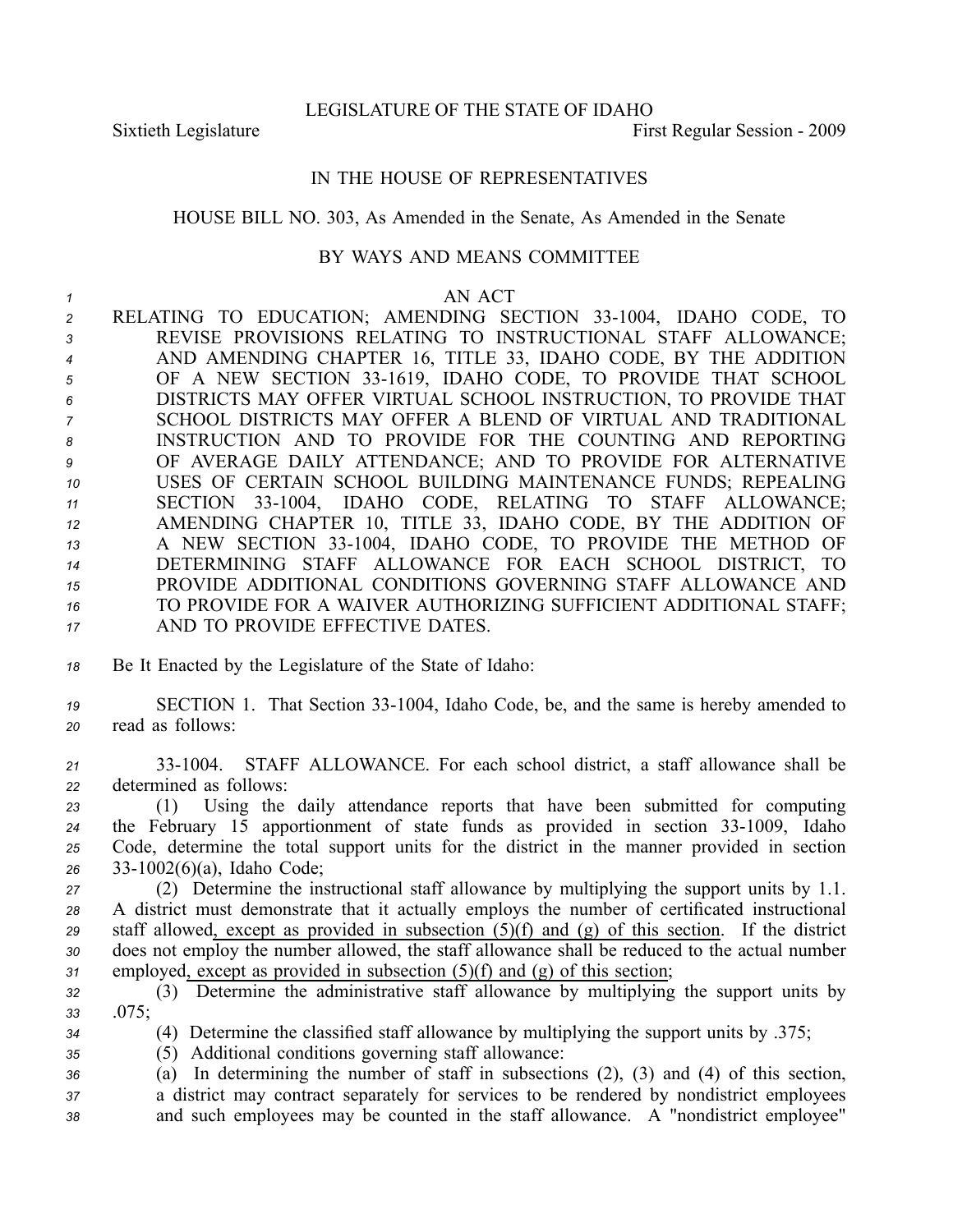*<sup>1</sup>* means <sup>a</sup> person for whom the school district does not pay the employer's obligations for *<sup>2</sup>* employee benefits. When <sup>a</sup> district contracts for the services of <sup>a</sup> nondistrict employee, *<sup>3</sup>* only the salary portion of the contract shall be allowable for computations.

 (b) If there are circumstances preventing eligible use of staff allowance to which <sup>a</sup> district is entitled as provided in subsections (2) and (3) of this section, an appeal may be filed with the state department of education outlining the reasons and proposed alternative use of these funds, and <sup>a</sup> waiver may be granted.

*<sup>8</sup>* (c) For any district with less than forty (40) suppor<sup>t</sup> units:

 (i) The instructional staff allowance shall be calculated applying the actual number of suppor<sup>t</sup> units. If the actual instructional staff employed in the school year is greater than the instructional staff allowance, then the instructional staff allowance shall be increased by onehalf (1/2) staff allowance; and

 (ii) The administrative staff allowance shall be calculated applying the actual number of suppor<sup>t</sup> units. If the actual administrative staff employed in the school year is greater than the administrative staff allowance, then the administrative staff allowance shall be increased by one-half (1/2) staff allowance.

 (iii) Additionally, for any district with less than twenty (20) suppor<sup>t</sup> units, the instructional staff allowance shall be calculated applying the actual number of suppor<sup>t</sup> units. If the number of instructional staff employed in the school year is greater than the instructional staff allowance, the staff allowance shall be increased as provided in paragraphs (i) and (ii) of this subsection, and by an additional onehalf (1/2) instructional staff allowance.

*<sup>23</sup>* (d) For any school district with one (1) or more separate secondary schools serving *<sup>24</sup>* grades nine (9) through twelve (12), the instructional staff allowance shall be increased by *<sup>25</sup>* two (2) additional instructional staff allowances for each such separate secondary school.

 (e) Only instructional, administrative and classified personnel compensated by the school district from the general maintenance and operation fund of the district shall be included in the calculation of staff allowance or in any other calculations based upon staff, including determination of the experience and education multiplier, the reporting requirements, or the district's salarybased apportionment calculation. No food service staff or transportation staff shall be included in the staff allowance.

 (f) A district may utilize up to five percen<sup>t</sup> (5%) of the moneys associated with positions funded pursuan<sup>t</sup> to subsection (2) of this section to defray the cost of providing virtual education coursework, including virtual dual credit coursework, without <sup>a</sup> reduction in the number of funded positions being imposed.

 (g) For the period July 1, 2009, through June 30, 2011, only, <sup>a</sup> district may shift up 37 to two and sixty-three hundredths percent (2.63%) of the positions funded pursuant to subsection (2) of this section to federal funds, without <sup>a</sup> reduction in the number of funded positions being imposed.

 (6) In the event that the staff allowance in any category is insufficient to meet accreditation standards, <sup>a</sup> district may appeal to the state board of education, demonstrating the insufficiency, and the state board may gran<sup>t</sup> <sup>a</sup> waiver authorizing sufficient additional staff to be included within the staff allowance to meet accreditation standards. Such <sup>a</sup> waiver shall be limited to one (1) year, but may be renewed upon showing of continuing justification.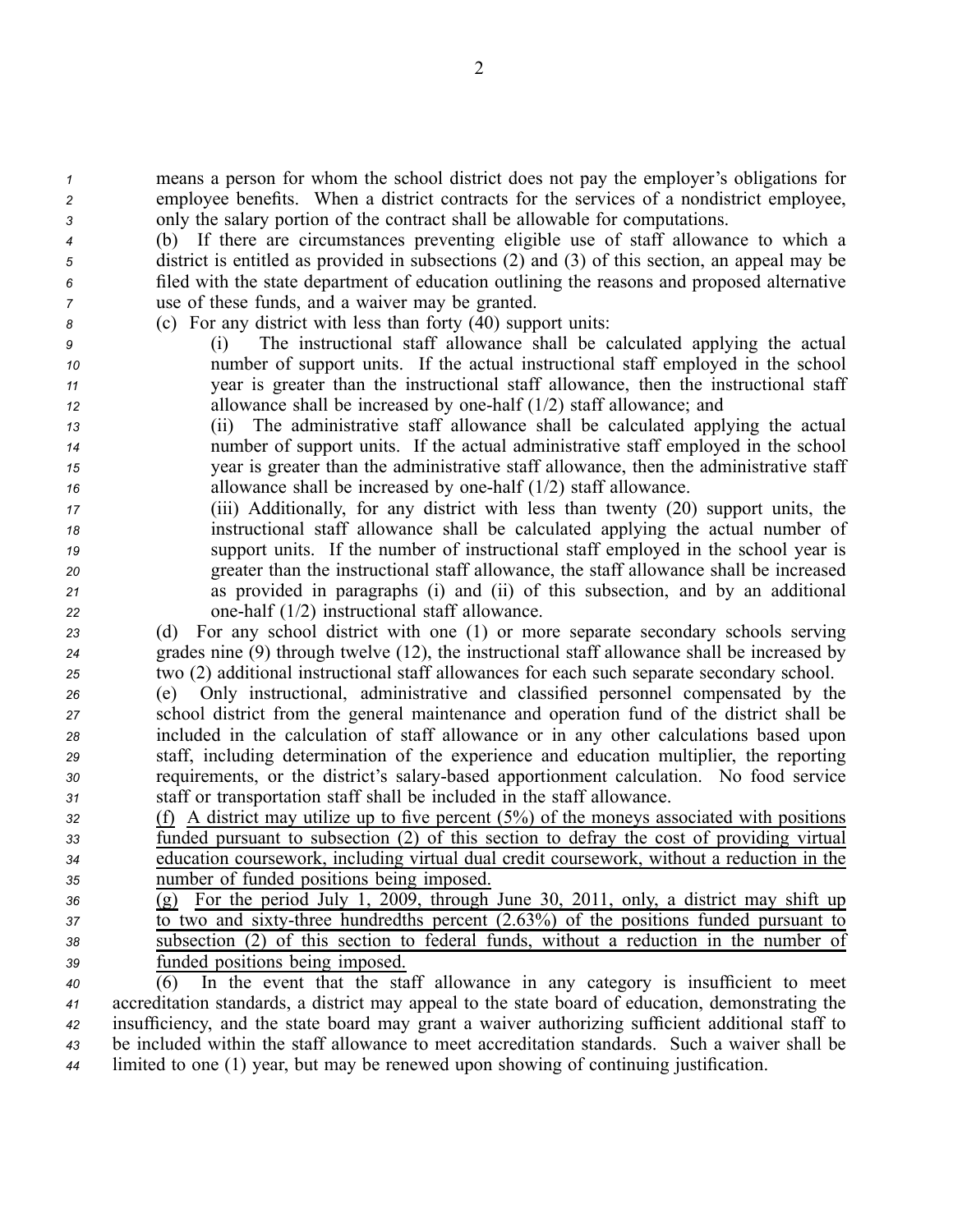*<sup>1</sup>* SECTION 2. That Chapter 16, Title 33, Idaho Code, be, and the same is hereby amended <sup>2</sup> by the addition thereto of a NEW SECTION, to be known and designated as Section 33-1619, *<sup>3</sup>* Idaho Code, and to read as follows:

 331619. VIRTUAL EDUCATION PROGRAMS. School districts may offer instruction 5 in the manner described for a virtual school in section 33-5202A, Idaho Code. For programs meeting such definition, the school district may count and repor<sup>t</sup> the average daily attendance of the program's students in the manner prescribed in section 33-5208(8)(b), Idaho Code. School districts may also offer instruction that is <sup>a</sup> blend of virtual and traditional instruction. For such blended programs, the school district may count and repor<sup>t</sup> the average daily attendance of the program's students in the manner prescribed in section 33-5208(8)(b), Idaho Code. Alternatively, the school district may count and repor<sup>t</sup> the average daily attendance of the blended program's students in the same manner as provided for traditional programs of instruction, for the days or portions of days in which such students attend <sup>a</sup> physical public school. For the balance of days or portions of days, average daily attendance may be counted in the manner prescribed in section 33-5208(8)(b), Idaho Code.

16 SECTION 3. The provisions of Section 33-1019, Idaho Code, notwithstanding, for the period July 1, 2009, through June 30, 2010, only, an amount of local maintenance match moneys normally required to be allocated for the maintenance and repair of student-occupied buildings may be spent on other one-time, nonpersonnel costs, at the discretion of the school district. Said amount shall be determined by the State Department of Education as follows:

*<sup>21</sup>* (a) Subtract from the local maintenance match requirement all plant facility levy funds *<sup>22</sup>* levied for tax year 2009.

 (b) Subtract from the balance of any funds remaining after the subtraction provided for in subsection (a) of this section, any additional funds necessary to fully remediate all recommendations and code violations identified in the most recent inspection of each 26 student-occupied building conducted by the Division of Building Safety, excluding any recommendations for which the least expensive remediation solution is the replacement of the building.

*<sup>29</sup>* (c) Divide the balance of any funds remaining after the calculation provided for in *<sup>30</sup>* subsection (b) of this section, by two (2).

*<sup>31</sup>* School districts shall furnish information pursuan<sup>t</sup> to the provisions of this section, as *<sup>32</sup>* may be required by the State Department of Education.

33 **SECTION 4.** That Section 33-1004, Idaho Code, be, and the same is hereby repealed.

*<sup>34</sup>* SECTION 5. That Chapter 10, Title 33, Idaho Code, be, and the same is hereby amended 35 by the addition thereto of a NEW SECTION, to be known and designated as Section 33-1004, *<sup>36</sup>* Idaho Code, and to read as follows:

*<sup>37</sup>* 331004. STAFF ALLOWANCE. For each school district, <sup>a</sup> staff allowance shall be *<sup>38</sup>* determined as follows:

 (1) Using the daily attendance reports that have been submitted for computing 40 the February 15 apportionment of state funds as provided in section 33-1009, Idaho Code, determine the total suppor<sup>t</sup> units for the district in the manner provided in section 331002(6)(a), Idaho Code;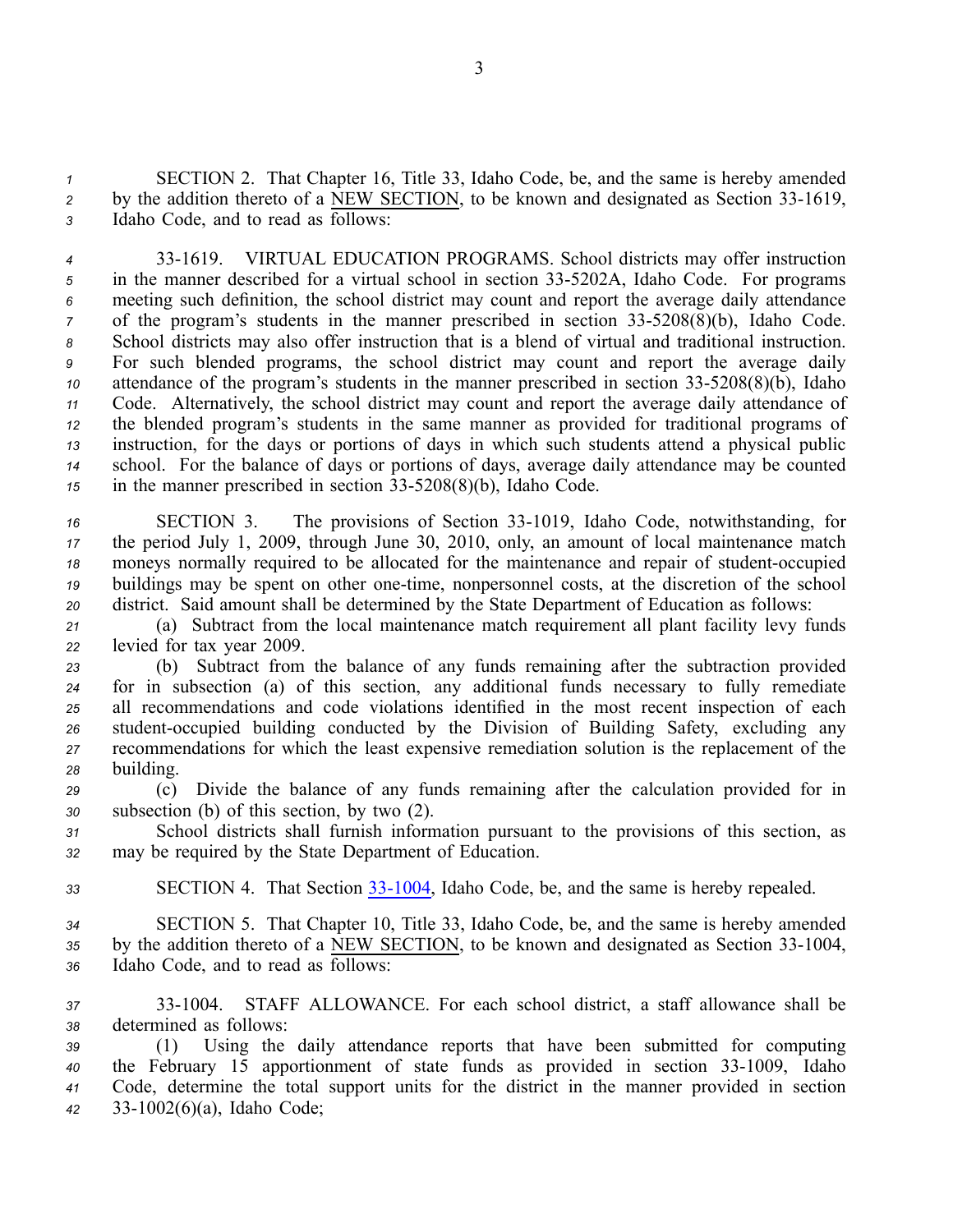(2) Determine the instructional staff allowance by multiplying the suppor<sup>t</sup> units by 1.1. A district must demonstrate that it actually employs the number of certificated instructional staff allowed. If the district does not employ the number allowed, the staff allowance shall be reduced to the actual number employed;

*<sup>5</sup>* (3) Determine the administrative staff allowance by multiplying the suppor<sup>t</sup> units by *<sup>6</sup>* .075;

- 
- 

*<sup>7</sup>* (4) Determine the classified staff allowance by multiplying the suppor<sup>t</sup> units by .375;

*<sup>8</sup>* (5) Additional conditions governing staff allowance:

 (a) In determining the number of staff in subsections (2), (3) and (4) of this section, <sup>a</sup> district may contract separately for services to be rendered by nondistrict employees and such employees may be counted in the staff allowance. A "nondistrict employee" means <sup>a</sup> person for whom the school district does not pay the employer's obligations for employee benefits. When <sup>a</sup> district contracts for the services of <sup>a</sup> nondistrict employee, only the salary portion of the contract shall be allowable for computations.

 (b) If there are circumstances preventing eligible use of staff allowance to which <sup>a</sup> district is entitled as provided in subsections (2) and (3) of this section, an appeal may be filed with the state department of education outlining the reasons and proposed alternative use of these funds, and <sup>a</sup> waiver may be granted.

*<sup>19</sup>* (c) For any district with less than forty (40) suppor<sup>t</sup> units:

 (i) The instructional staff allowance shall be calculated applying the actual number of suppor<sup>t</sup> units. If the actual instructional staff employed in the school year is greater than the instructional staff allowance, then the instructional staff allowance shall be increased by onehalf (1/2) staff allowance; and

 (ii) The administrative staff allowance shall be calculated applying the actual number of suppor<sup>t</sup> units. If the actual administrative staff employed in the school year is greater than the administrative staff allowance, then the administrative staff allowance shall be increased by onehalf (1/2) staff allowance.

 (iii) Additionally, for any district with less than twenty (20) suppor<sup>t</sup> units, the instructional staff allowance shall be calculated applying the actual number of suppor<sup>t</sup> units. If the number of instructional staff employed in the school year is greater than the instructional staff allowance, the staff allowance shall be increased as provided in paragraphs (i) and (ii) of this subsection, and by an additional onehalf (1/2) instructional staff allowance.

*<sup>34</sup>* (d) For any school district with one (1) or more separate secondary schools serving *<sup>35</sup>* grades nine (9) through twelve (12), the instructional staff allowance shall be increased by *<sup>36</sup>* two (2) additional instructional staff allowances for each such separate secondary school.

 (e) Only instructional, administrative and classified personnel compensated by the school district from the general maintenance and operation fund of the district shall be included in the calculation of staff allowance or in any other calculations based upon staff, including determination of the experience and education multiplier, the reporting requirements, or the district's salarybased apportionment calculation. No food service staff or transportation staff shall be included in the staff allowance.

*<sup>43</sup>* (6) In the event that the staff allowance in any category is insufficient to meet *<sup>44</sup>* accreditation standards, <sup>a</sup> district may appeal to the state board of education, demonstrating the *<sup>45</sup>* insufficiency, and the state board may gran<sup>t</sup> <sup>a</sup> waiver authorizing sufficient additional staff to